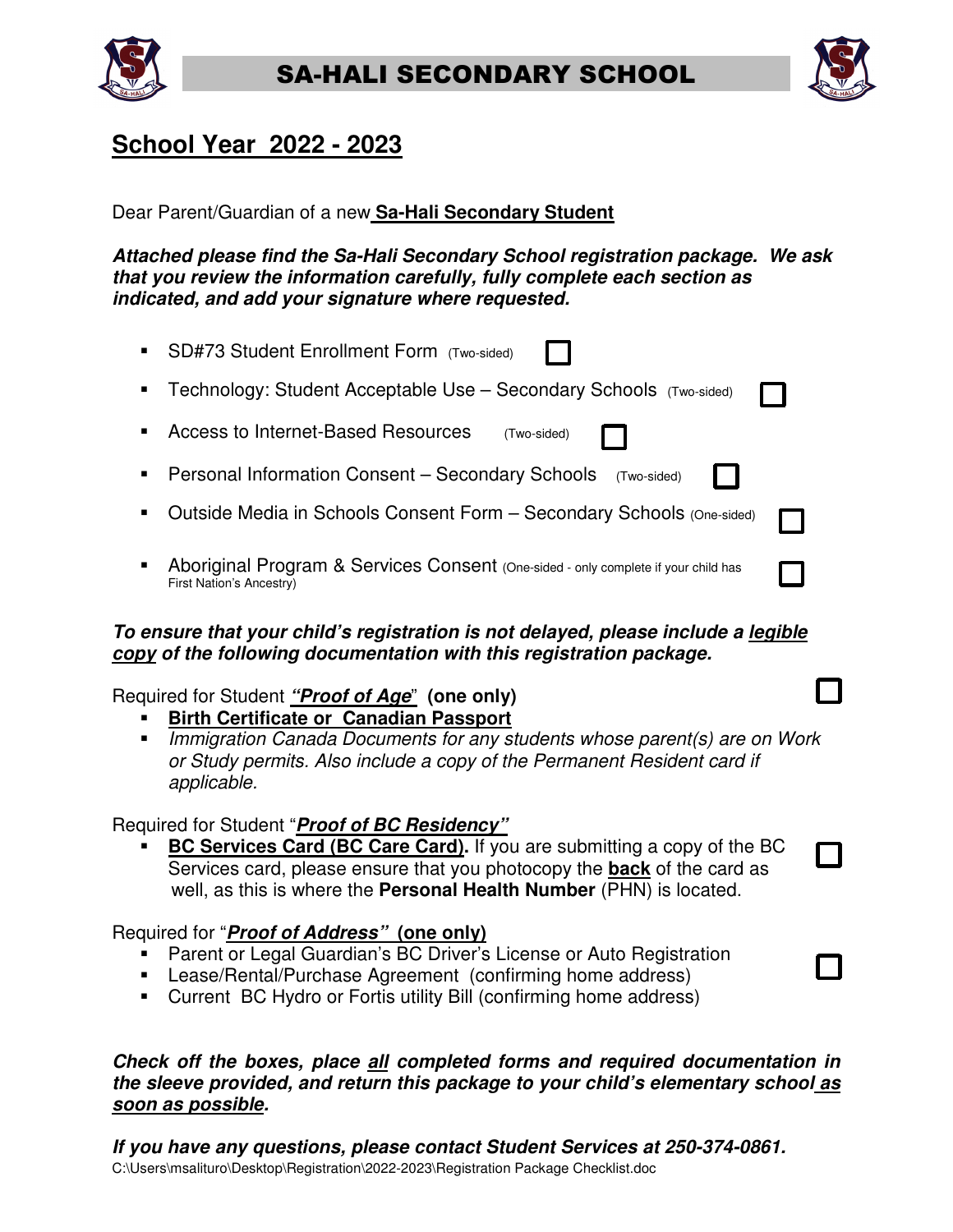| <b>School District No. 73</b><br>Kamloops/Thompson) |  |
|-----------------------------------------------------|--|

|                                                                                                                     |                                                                            |                                                                                                             |            |             | Start Date: the contract of the contract of the contract of the contract of the contract of the contract of the contract of the contract of the contract of the contract of the contract of the contract of the contract of th |             |                                              |
|---------------------------------------------------------------------------------------------------------------------|----------------------------------------------------------------------------|-------------------------------------------------------------------------------------------------------------|------------|-------------|--------------------------------------------------------------------------------------------------------------------------------------------------------------------------------------------------------------------------------|-------------|----------------------------------------------|
| <b>STUDENT INFORMATION</b>                                                                                          |                                                                            |                                                                                                             |            |             |                                                                                                                                                                                                                                |             |                                              |
| Legal FIRST Name                                                                                                    |                                                                            |                                                                                                             |            |             | Legal LAST Name                                                                                                                                                                                                                |             |                                              |
| Current Grade                                                                                                       |                                                                            |                                                                                                             |            |             | Gender $\Box$ Male $\Box$ Female                                                                                                                                                                                               |             |                                              |
| Usual First Name                                                                                                    |                                                                            | Usual Last Name                                                                                             |            |             |                                                                                                                                                                                                                                |             | Usual Middle Name                            |
| Home Language_________________________                                                                              |                                                                            | Language Most Used______________________________                                                            |            |             |                                                                                                                                                                                                                                |             |                                              |
| BC Personal Health Number Committee Committee Committee Committee Committee Committee Committee Committee Committee |                                                                            |                                                                                                             |            |             |                                                                                                                                                                                                                                |             |                                              |
| <b>PROPERTY ADDRESS</b>                                                                                             |                                                                            | <u> 1989 - Johann Barbara, martxa alemaniar populari (</u>                                                  |            |             | <b>MAILING ADDRESS</b>                                                                                                                                                                                                         |             | Same as Property Address                     |
|                                                                                                                     |                                                                            |                                                                                                             |            |             | Please complete if different than Property Address                                                                                                                                                                             |             |                                              |
|                                                                                                                     |                                                                            |                                                                                                             |            |             |                                                                                                                                                                                                                                |             | Street # & Name                              |
|                                                                                                                     |                                                                            |                                                                                                             |            |             |                                                                                                                                                                                                                                |             |                                              |
|                                                                                                                     |                                                                            |                                                                                                             |            |             |                                                                                                                                                                                                                                |             |                                              |
|                                                                                                                     |                                                                            |                                                                                                             |            |             |                                                                                                                                                                                                                                |             |                                              |
| <b>ADMISSION INFORMATION</b>                                                                                        |                                                                            |                                                                                                             |            |             |                                                                                                                                                                                                                                |             |                                              |
| <b>Previous School/Program</b>                                                                                      |                                                                            |                                                                                                             |            |             |                                                                                                                                                                                                                                |             |                                              |
| $\Box$ First Time Entry                                                                                             | $\Box$ French Immersion                                                    | District Program                                                                                            |            |             |                                                                                                                                                                                                                                |             |                                              |
| $\Box$ Strong Start<br>$\Box$ Fine Arts                                                                             | $\Box$ Montessori                                                          | $\Box$ Transfer                                                                                             |            |             |                                                                                                                                                                                                                                |             |                                              |
|                                                                                                                     |                                                                            |                                                                                                             |            |             |                                                                                                                                                                                                                                |             |                                              |
| PARENT/GUARDIAN INFORMATION                                                                                         |                                                                            |                                                                                                             |            |             |                                                                                                                                                                                                                                |             |                                              |
| Surname                                                                                                             |                                                                            | the control of the control of the control of the control of the control of                                  |            |             |                                                                                                                                                                                                                                |             |                                              |
| First Name                                                                                                          |                                                                            | <u> 1989 - Johann Barbara, markatuar margaretar (h. 1989).</u>                                              |            |             | the control of the control of the control of the control of the control of the control of                                                                                                                                      |             |                                              |
| Relationship to Student                                                                                             | the control of the control of the control of the control of the control of |                                                                                                             |            |             |                                                                                                                                                                                                                                |             |                                              |
| Custody                                                                                                             | $\Box$ Sole<br>$\Box$ Shared                                               |                                                                                                             |            | $\Box$ Sole | $\Box$ Shared                                                                                                                                                                                                                  | $\Box$ Sole | $\Box$ Shared                                |
| Court Order in Effect?*                                                                                             | $\Box$ Yes<br>$\Box$ No                                                    |                                                                                                             | $\Box$ Yes |             | $\Box$ No                                                                                                                                                                                                                      | $\Box$ Yes  | $\Box$ No                                    |
| Parental Authority/                                                                                                 | $\Box$ Lives with Student                                                  |                                                                                                             |            |             | $\Box$ Lives with Student                                                                                                                                                                                                      |             | $\Box$ Lives with Student                    |
| Guardian                                                                                                            | $\Box$ Can Pick Up Student                                                 |                                                                                                             |            |             | $\Box$ Can Pick Up Student                                                                                                                                                                                                     |             | $\Box$ Can Pick Up Student                   |
|                                                                                                                     | $\Box$ Receives Mailing<br>Has Family Portal Access                        |                                                                                                             |            |             | $\Box$ Receives Mailing<br>Has Family Portal Access                                                                                                                                                                            |             | Receives Mailing<br>Has Family Portal Access |
|                                                                                                                     | $\Box$ Receives Email                                                      |                                                                                                             |            |             | $\Box$ Receives Email                                                                                                                                                                                                          |             | $\Box$ Receives Email                        |
|                                                                                                                     | $\Box$ Receives Auto Dialer Calls                                          |                                                                                                             |            |             | $\Box$ Receives Auto Dialer Calls                                                                                                                                                                                              |             | $\Box$ Receives Auto Dialer Calls            |
|                                                                                                                     |                                                                            | *If there are any custody arrangements with this student, legal documentation must be filed with the school |            |             |                                                                                                                                                                                                                                |             |                                              |
| Home Phone                                                                                                          |                                                                            |                                                                                                             |            |             |                                                                                                                                                                                                                                |             |                                              |
| Cell Phone                                                                                                          |                                                                            |                                                                                                             |            |             |                                                                                                                                                                                                                                |             |                                              |
| Work Phone                                                                                                          |                                                                            |                                                                                                             |            |             |                                                                                                                                                                                                                                |             |                                              |
| <b>Work Place</b><br>Email Address                                                                                  |                                                                            |                                                                                                             |            |             |                                                                                                                                                                                                                                |             |                                              |
| Address                                                                                                             | $\Box$ Same as Student Address                                             |                                                                                                             |            |             | $\Box$ Same as Student Address                                                                                                                                                                                                 |             | $\Box$ Same as Student Address               |
|                                                                                                                     |                                                                            |                                                                                                             |            |             | Property Address (if not living with student)                                                                                                                                                                                  |             |                                              |
| <b>Street Address</b>                                                                                               |                                                                            |                                                                                                             |            |             |                                                                                                                                                                                                                                |             |                                              |
| City                                                                                                                |                                                                            |                                                                                                             |            |             |                                                                                                                                                                                                                                |             |                                              |
| Province                                                                                                            |                                                                            |                                                                                                             |            |             |                                                                                                                                                                                                                                |             |                                              |
|                                                                                                                     |                                                                            |                                                                                                             |            |             | Mailing Address (if different than property address)                                                                                                                                                                           |             |                                              |
| <b>Street Address</b>                                                                                               |                                                                            |                                                                                                             |            |             |                                                                                                                                                                                                                                |             |                                              |
| RR#/PO Box                                                                                                          |                                                                            |                                                                                                             |            |             |                                                                                                                                                                                                                                |             |                                              |
| City                                                                                                                |                                                                            |                                                                                                             |            |             |                                                                                                                                                                                                                                |             |                                              |
| Province                                                                                                            |                                                                            |                                                                                                             |            |             |                                                                                                                                                                                                                                |             |                                              |
|                                                                                                                     |                                                                            |                                                                                                             |            |             |                                                                                                                                                                                                                                |             |                                              |
| <b>EMERGENCY CONTACT INFORMATION (IF PARENTS CAN'T BE REACHED)</b>                                                  |                                                                            |                                                                                                             |            |             |                                                                                                                                                                                                                                |             |                                              |
| <b>Emergency Contact</b>                                                                                            |                                                                            |                                                                                                             |            |             |                                                                                                                                                                                                                                |             |                                              |
| Relationship                                                                                                        |                                                                            |                                                                                                             |            |             |                                                                                                                                                                                                                                |             |                                              |

| Home Phone |                            |                            |                            |
|------------|----------------------------|----------------------------|----------------------------|
| Cell Phone |                            |                            |                            |
|            | $\Box$ Can pick up student | $\Box$ Can pick up student | $\Box$ Can pick up student |
|            | $\Box$ Lives with student  | $\Box$ Lives with student  | $\Box$ Lives with student  |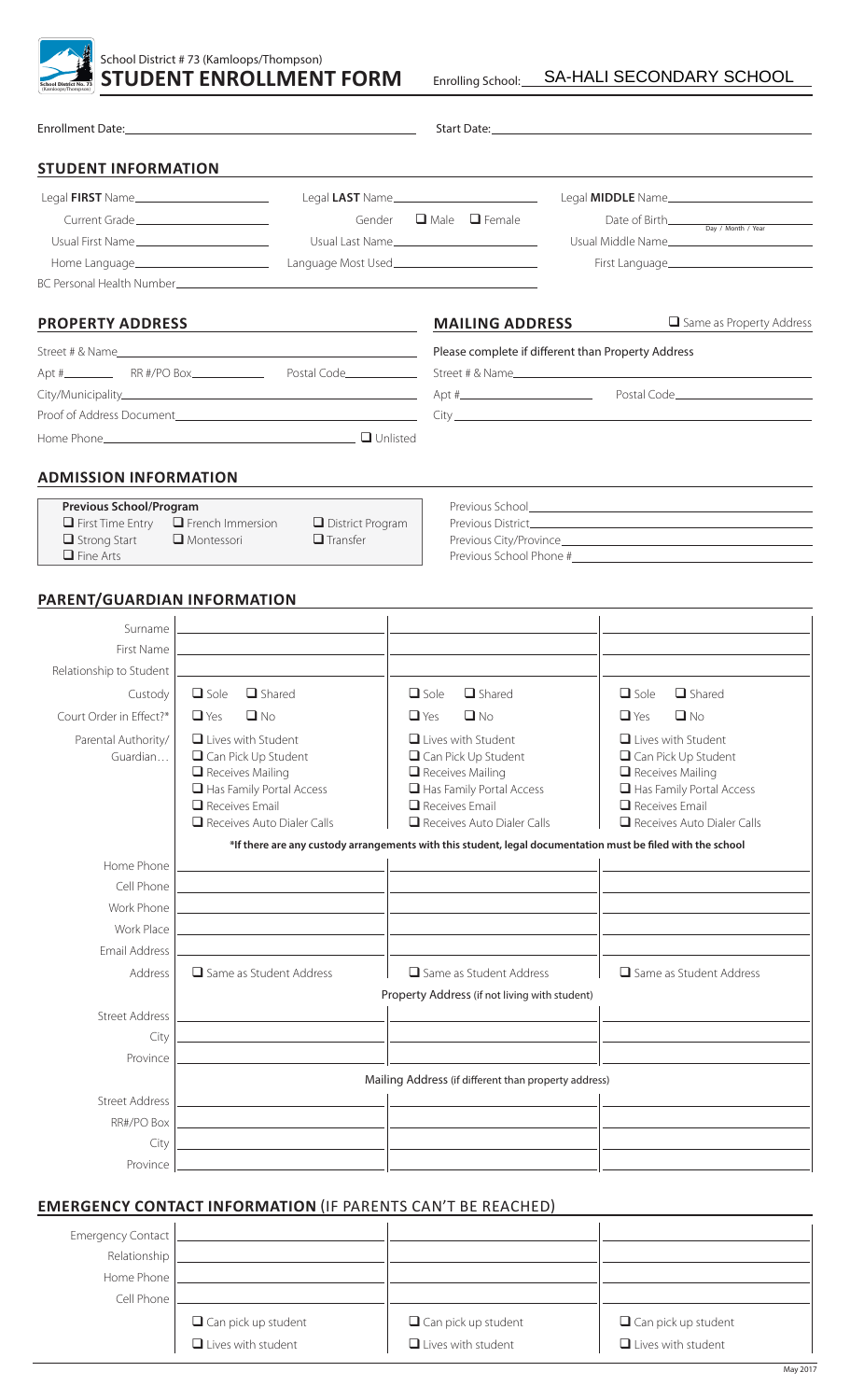## **SIBLING INFORMATION** (ONLY SCHOOL AGED IN BC)

| Legal Last Name                                          |                                                                                                                                                                             |                                                                                                                       |                         |                                          |                                                                                                                                                                                                                                                                                                                                                                      |
|----------------------------------------------------------|-----------------------------------------------------------------------------------------------------------------------------------------------------------------------------|-----------------------------------------------------------------------------------------------------------------------|-------------------------|------------------------------------------|----------------------------------------------------------------------------------------------------------------------------------------------------------------------------------------------------------------------------------------------------------------------------------------------------------------------------------------------------------------------|
| Legal First Name<br><b>Birth Date</b>                    | the contract of the contract of the contract of                                                                                                                             |                                                                                                                       |                         |                                          |                                                                                                                                                                                                                                                                                                                                                                      |
| Relationship                                             |                                                                                                                                                                             |                                                                                                                       |                         |                                          |                                                                                                                                                                                                                                                                                                                                                                      |
| Gender                                                   | $\Box$ Male $\Box$ Female                                                                                                                                                   | $\Box$ Male<br>$\Box$ Female                                                                                          | $\Box$ Male             | $\Box$ Female                            | $\Box$ Male<br>$\Box$ Female                                                                                                                                                                                                                                                                                                                                         |
|                                                          | STUDENT MEDICAL ALERTS (LIFE THREATENING CONDITIONS ONLY)                                                                                                                   |                                                                                                                       |                         |                                          |                                                                                                                                                                                                                                                                                                                                                                      |
|                                                          |                                                                                                                                                                             |                                                                                                                       |                         | School Medical Plan Needed               |                                                                                                                                                                                                                                                                                                                                                                      |
|                                                          | the contract of the contract of the contract of the contract of the contract of the contract of the contract of                                                             | <u> 1989 - Johann Stoff, deutscher Stoff, der Stoff, der Stoff, der Stoff, der Stoff, der Stoff, der Stoff, der S</u> |                         |                                          | Phone Number <b>Manufacture Community</b> Phone Number                                                                                                                                                                                                                                                                                                               |
|                                                          | <b>HEALTH ALERTS (NON-THREATENING MEDICAL CONDITIONS OR MEDICATIONS STUDENT MAY BE USING)</b>                                                                               |                                                                                                                       |                         |                                          |                                                                                                                                                                                                                                                                                                                                                                      |
|                                                          |                                                                                                                                                                             |                                                                                                                       |                         |                                          |                                                                                                                                                                                                                                                                                                                                                                      |
|                                                          |                                                                                                                                                                             |                                                                                                                       |                         |                                          |                                                                                                                                                                                                                                                                                                                                                                      |
|                                                          | <b>STUDENT LEGAL ALERTS (COURT ORDERS ON FILE)</b>                                                                                                                          |                                                                                                                       | $\Box$ Yes<br>$\Box$ No |                                          |                                                                                                                                                                                                                                                                                                                                                                      |
|                                                          |                                                                                                                                                                             |                                                                                                                       |                         |                                          |                                                                                                                                                                                                                                                                                                                                                                      |
|                                                          |                                                                                                                                                                             |                                                                                                                       |                         |                                          |                                                                                                                                                                                                                                                                                                                                                                      |
| <b>OTHER FAMILY ALERTS</b>                               |                                                                                                                                                                             |                                                                                                                       |                         |                                          |                                                                                                                                                                                                                                                                                                                                                                      |
|                                                          |                                                                                                                                                                             |                                                                                                                       |                         |                                          |                                                                                                                                                                                                                                                                                                                                                                      |
| <b>CITIZENSHIP</b>                                       |                                                                                                                                                                             |                                                                                                                       |                         |                                          |                                                                                                                                                                                                                                                                                                                                                                      |
|                                                          |                                                                                                                                                                             |                                                                                                                       |                         |                                          |                                                                                                                                                                                                                                                                                                                                                                      |
|                                                          |                                                                                                                                                                             |                                                                                                                       |                         |                                          | Study Permit Expiry____________                                                                                                                                                                                                                                                                                                                                      |
| <b>ABORIGINAL ANCESTRY</b>                               |                                                                                                                                                                             |                                                                                                                       |                         |                                          |                                                                                                                                                                                                                                                                                                                                                                      |
| Is your child of Aboriginal Ancestry?                    | $\Box$ Yes                                                                                                                                                                  | $\Box$ No                                                                                                             |                         |                                          |                                                                                                                                                                                                                                                                                                                                                                      |
| If yes, please select appropriate status<br>$\Box$ Metis | Status On Reserve                                                                                                                                                           |                                                                                                                       |                         |                                          |                                                                                                                                                                                                                                                                                                                                                                      |
| $\Box$ Inuit<br>$\Box$ Non-Status                        | □ Status Off Reserve                                                                                                                                                        |                                                                                                                       |                         | Status No. <u>2008 - Status No. 2008</u> |                                                                                                                                                                                                                                                                                                                                                                      |
| <b>OTHER INFORMATION</b>                                 |                                                                                                                                                                             |                                                                                                                       |                         |                                          |                                                                                                                                                                                                                                                                                                                                                                      |
| Past Assistance:                                         | $\Box$ Learning Assistance                                                                                                                                                  | $\Box$ Educational Assessment                                                                                         |                         | District Counsellor                      | $\Box$ Adaptations                                                                                                                                                                                                                                                                                                                                                   |
|                                                          | $\Box$ Modifications<br>Physical Accommodation                                                                                                                              | $\Box$ Individual Educational Plan                                                                                    | $\Box$ Hearing          |                                          | □ Speech/Language                                                                                                                                                                                                                                                                                                                                                    |
|                                                          |                                                                                                                                                                             |                                                                                                                       |                         |                                          |                                                                                                                                                                                                                                                                                                                                                                      |
| <b>PERMISSIONS</b>                                       |                                                                                                                                                                             |                                                                                                                       |                         |                                          |                                                                                                                                                                                                                                                                                                                                                                      |
|                                                          | The information contained on this form is collected under the authority of the School Act, Section 13 and 79. This information will be used for educational programming and |                                                                                                                       |                         |                                          |                                                                                                                                                                                                                                                                                                                                                                      |
|                                                          |                                                                                                                                                                             |                                                                                                                       |                         |                                          | administrative purposes, and when required, may be provided to health services, social services or support services as outlined in Section 79(2) of the School Act. The informa-<br>tion collected on this form will be protected consistent with the Freedom of Information and Protection of Privacy Act (FIOPPA). If you have any questions about the information |
|                                                          | recorded on this form, please contact your School Administrator.                                                                                                            |                                                                                                                       |                         |                                          |                                                                                                                                                                                                                                                                                                                                                                      |
|                                                          |                                                                                                                                                                             |                                                                                                                       |                         |                                          |                                                                                                                                                                                                                                                                                                                                                                      |
|                                                          | □ District Internet Agreement Form Completed (see attached)                                                                                                                 |                                                                                                                       |                         |                                          |                                                                                                                                                                                                                                                                                                                                                                      |
| Enrollment Interview Completed                           | Release of Info/Photos/Media outside of District Form Completed (see attached)                                                                                              |                                                                                                                       |                         |                                          |                                                                                                                                                                                                                                                                                                                                                                      |
| Date___                                                  |                                                                                                                                                                             | Signature of Principal/Designate                                                                                      |                         |                                          |                                                                                                                                                                                                                                                                                                                                                                      |
| <b>OFFICE USE ONLY</b>                                   |                                                                                                                                                                             |                                                                                                                       |                         |                                          |                                                                                                                                                                                                                                                                                                                                                                      |
| Proof of Age (1 required)                                |                                                                                                                                                                             | Proof of Address (1 required)                                                                                         |                         |                                          | Proof of BC Residency (1 required)                                                                                                                                                                                                                                                                                                                                   |
| $\Box$ Birth Certificate<br>Passport                     |                                                                                                                                                                             | $\Box$ Driver's License/Auto Registration<br>Lease/Rental/Purchase Agreement                                          | $\Box$ Gas/Hydro Bill   |                                          | BC Services Card/CareCard                                                                                                                                                                                                                                                                                                                                            |
| Verified by_                                             | (SD73 Employee Signature)                                                                                                                                                   |                                                                                                                       | Date $\_\_$             |                                          |                                                                                                                                                                                                                                                                                                                                                                      |

May 2017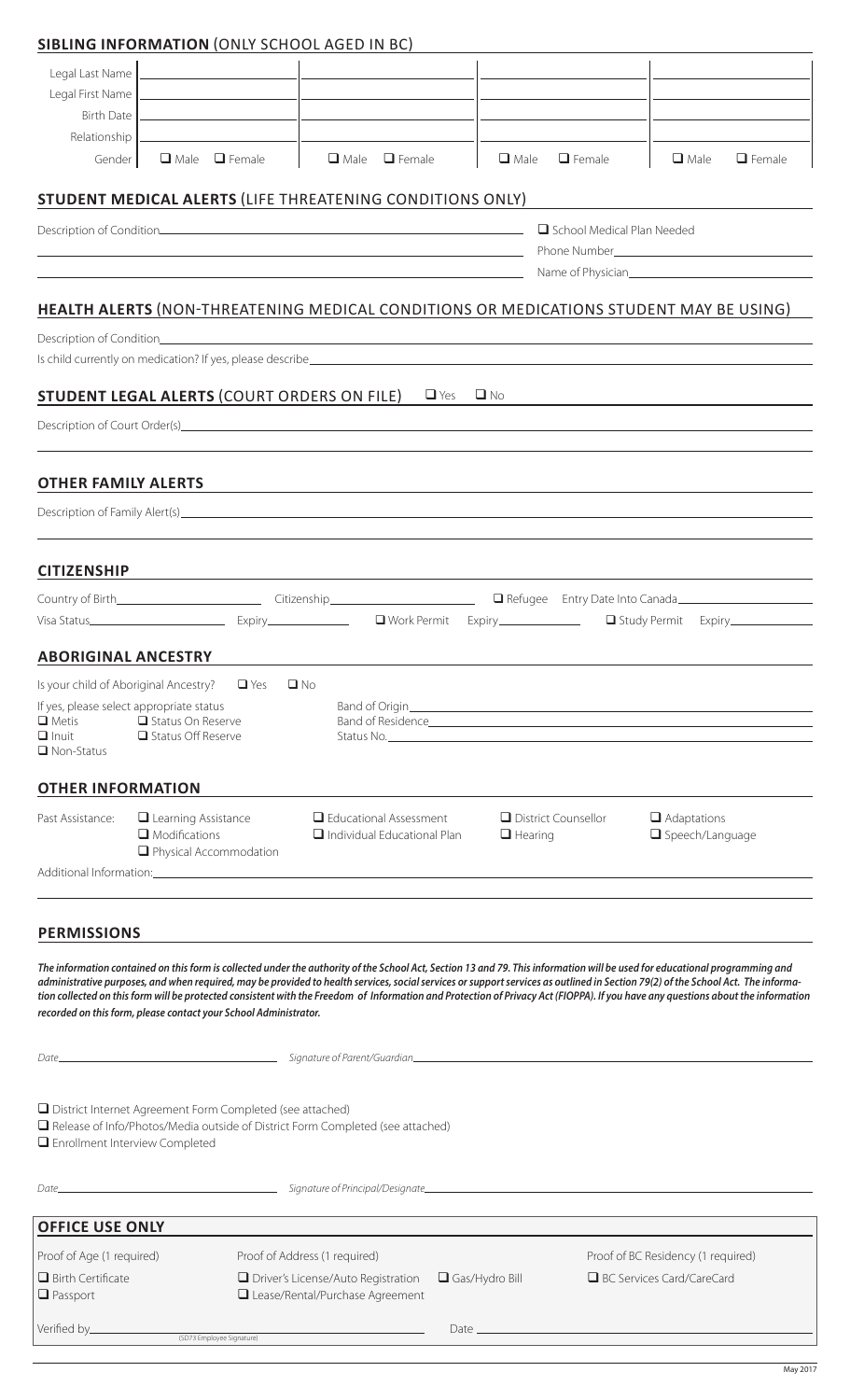

### **SCHOOL DISTRICT NO. 73 (KAMLOOPS/THOMPSON)**

### **TECHNOLOGY: STUDENT ACCEPTABLE USE STUDENT USE & CONSENT FORM – SECONDARY SCHOOLS**

#### **1. STUDENT USE OF DISTRICT TECHNOLOGY RESOURCES**

I understand and will abide by the *"Expectations for Students using District Technology Resources"*. I will use resources responsibly, respect the rights of others and will not use these systems for unethical or illegal activities. I further understand that any violation of the regulations is unethical and may constitute a criminal offence. Should I commit any violations, my access privileges may be revoked, school disciplinary action may be taken, and possible legal action may be taken. I understand that this document will remain in my school file for the school year.

| <b>Student's Name:</b>      | Date:              |
|-----------------------------|--------------------|
| <b>Student's Signature:</b> | <b>Student ID#</b> |
| School:                     |                    |

#### **2. PARENT PERMISSION FORM FOR ACCESSING ELECTRONIC COMMUNICATIONS SYSTEMS**

I have read the attached *"Expectations for Students using District Technology Resources".* I understand that my son/daughter may access District technology resource systems which allow him/her to access resources, communicate with others and to publish his/her work. I also understand that filtering or blocking software which may be applied to the district technology systems is not foolproof and cannot guarantee 100% effectiveness. I grant permission for my son/daughter to access the District technology resources and to publish his/her work until the completion of Grade 12.

I grant permission

 $\Box$ 

I do not grant permission

**Parent/Guardian Name:**

**Address:**

**Parent/Guardian Signature:**

**Parent/Guardian e-mail address:** 

**Phone:** 

**Date:**

### *PARENTS HAVE THE RIGHT TO REVOKE THE ABOVE PERMISSIONS AT ANY TIME BY CONTACTING THE SCHOOL AND COMPLETING AN UPDATED FORM*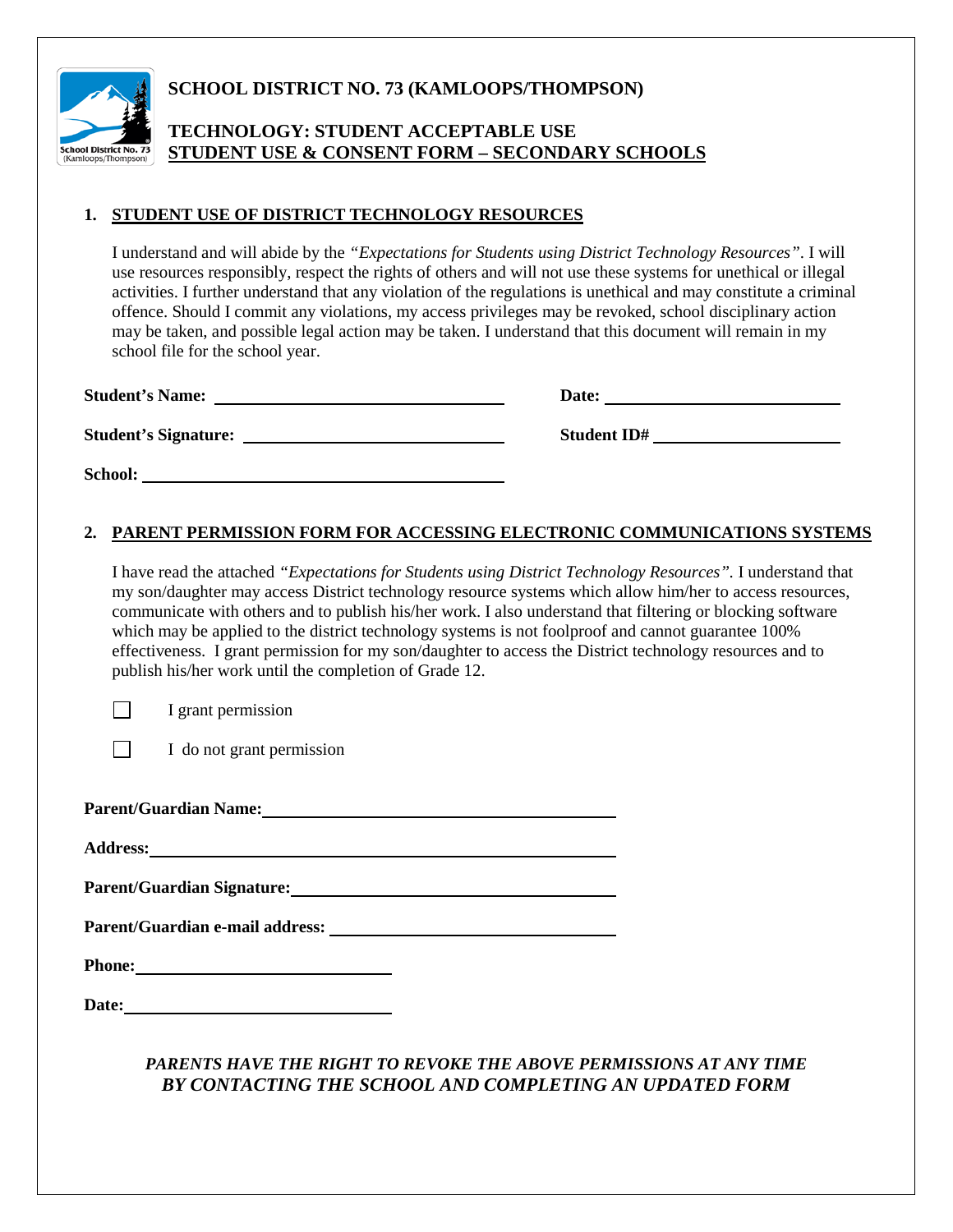### **TECHNOLOGY: STUDENT ACCEPTABLE USE EXPECTATIONS FOR STUDENTS USING DISTRICT TECHNOLOGY RESOURCES**

The following are expectations for students accessing the Internet and e-mail through the District's/Schools' networks. Students agree to the following terms and conditions.

**Inappropriate material**: I will inform my teacher or principal if I come across any site, material information or situations that makes me feel uneasy or uncomfortable, or that I believe may contain inappropriate material. I will not respond to a message sent to me that makes me feel uneasy or uncomfortable. I will not post, send or download inappropriate material.

**Respect for other people's personal information:** I will not post personal information about other people, including family members, fellow students, teachers, District employees or friends. Personal information may include information such as full names, school locations, interests, extracurricular activities, occupations, home or business addresses or phone numbers.

**Posting student's own information on the Internet:** I will not post my personal information anywhere, including my homepage if I have one, through the District or School Internet server. I may however, post school projects and work on the Internet as approved by my teacher. Just as I have been warned in the past about not meeting or talking to strangers, the same is true for using the Internet – I will not meet with anyone I talk to on the Internet without my parent or guardian present.

**Electronic Mail:** Electronic mail is an electronic messaging system which delivers messages through the Internet. Electronic mail allows any Internet user to communicate with another user or group of users through the District or School server. I understand that using e-mail will be at the discretion of the school. The students will ONLY communicate with District provided e-mail addresses.

**School rules apply:** As a student, I understand that all of the rules of expected conduct, appropriate language, fair and respectful comments, and responsible behaviour of a School District No. 73 student and the consequences for breaking those rules apply to my use of any District technology resource, including posting and using services on the Internet. I understand the consequences for breaking those rules may result in the limitation or withdrawal of the privilege of having access to the District or School technology systems and of having Internet access. More specifically, without limiting the above, I agree that:

- I will not do anything illegal.
- I will not breach my responsibilities as a student under the *Student Acceptable Use Student Use of District Technology Resources Consent* when using the District's technology systems or the Internet.
- I will not break any regulations regarding student conduct established by the District or my School.
- I will use appropriate language on the Internet, and any statements of opinion that I make will be respectful, fair and not malicious.
- I will not engage in any financial transactions or cause any damage or losses to any person in using a District electronic communications system including posting and using services on the Internet.

I understand that I am personally responsible for my actions, errors and omissions in using a District electronic communications system and accessing the Internet. I further understand the consequences for failing to comply with the terms and conditions of these regulations may well exceed school disciplinary actions, and may include criminal investigations, civil suits or both.

**Responsible Use of the Resources:** I agree to use my time on-line effectively, in posting and using services such as browsing and downloading files. I agree to keep my password secret.

**Plagiarism:** I agree that I will not copy information and claim it as my own.

**Copyright:** In the event that I wish to copy any copyrighted work, if I do not already have legal permission to copy that work, I will ask the original author for written permission to use the graphics or any copyrighted works, including works or art, compositions, text, symbols, sayings, cartoons, excerpts, and quotations. I agree that I will give written credit for sources of information for my work.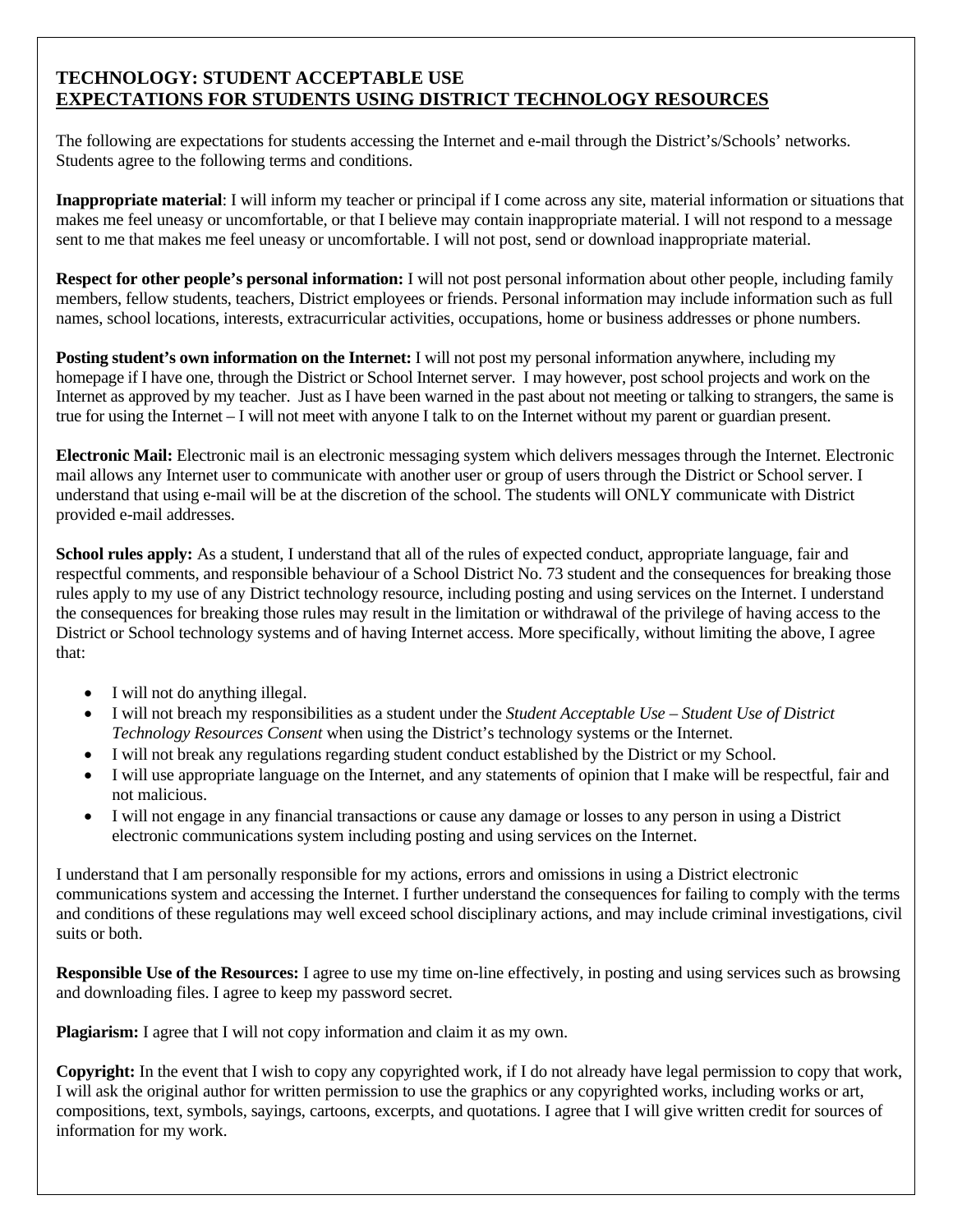

Re: Access to Google Apps for Education accounts

To: Parents/Guardians,

It is an exciting time for teaching and learning in our School District as we pursue our goal of helping all students to develop the skills to become learners, thinkers, innovators, collaborators and contributors. As we pursue our educational goals, we recognize the importance of creating 21st Century learning environments that provide tools for students that are relevant to their daily lives. To that end, we are committed to providing all students access to digital technologies that will empower their learning and better prepare students to thrive in an increasingly digital world.

As a result, Kamloops/Thompson School District 73 has been working with Google Apps for Education (GAFE) to create a digital collaboration system. GAFE is designed specifically for universities and K-12 school districts and provides access to their files, in a collaborative way, anytime and anywhere, in a secure, private and ad-free environment, with more control and protection than an individual Google/Gmail Account. GAFE is currently used by hundreds of school districts and post-secondary institutions, with tens of millions of student accounts around the world.

As a BC school district, we are subject to the BC Freedom of Information and Protection of Privacy Act. In order for students to use GAFE, we will need to provide Google with their names, schools and grade levels, as well as documents or information created within, or uploaded onto, the SD73 GAFE platform (see consent form for more details). In accordance with the Act, attached to this letter you will find a consent form that will permit us to disclose such information in order to give students access to this system. This letter of consent is to ask permission for your child to be granted an SD73 Google Apps for Education account for educational purposes. You may withdraw your consent in writing at any time. If you choose not to provide your consent, your child will not be penalized in any way and alternate activities will be provided as appropriate.

Once consent is obtained, your student's classroom teacher will provide further instructions on how to access the GAFE system. If you have further questions, please visit our SD73 GAFE information site at: http://sd73.bc.ca/gafe, or do not hesitate to contact me at the school.

Sincerely,

School Principal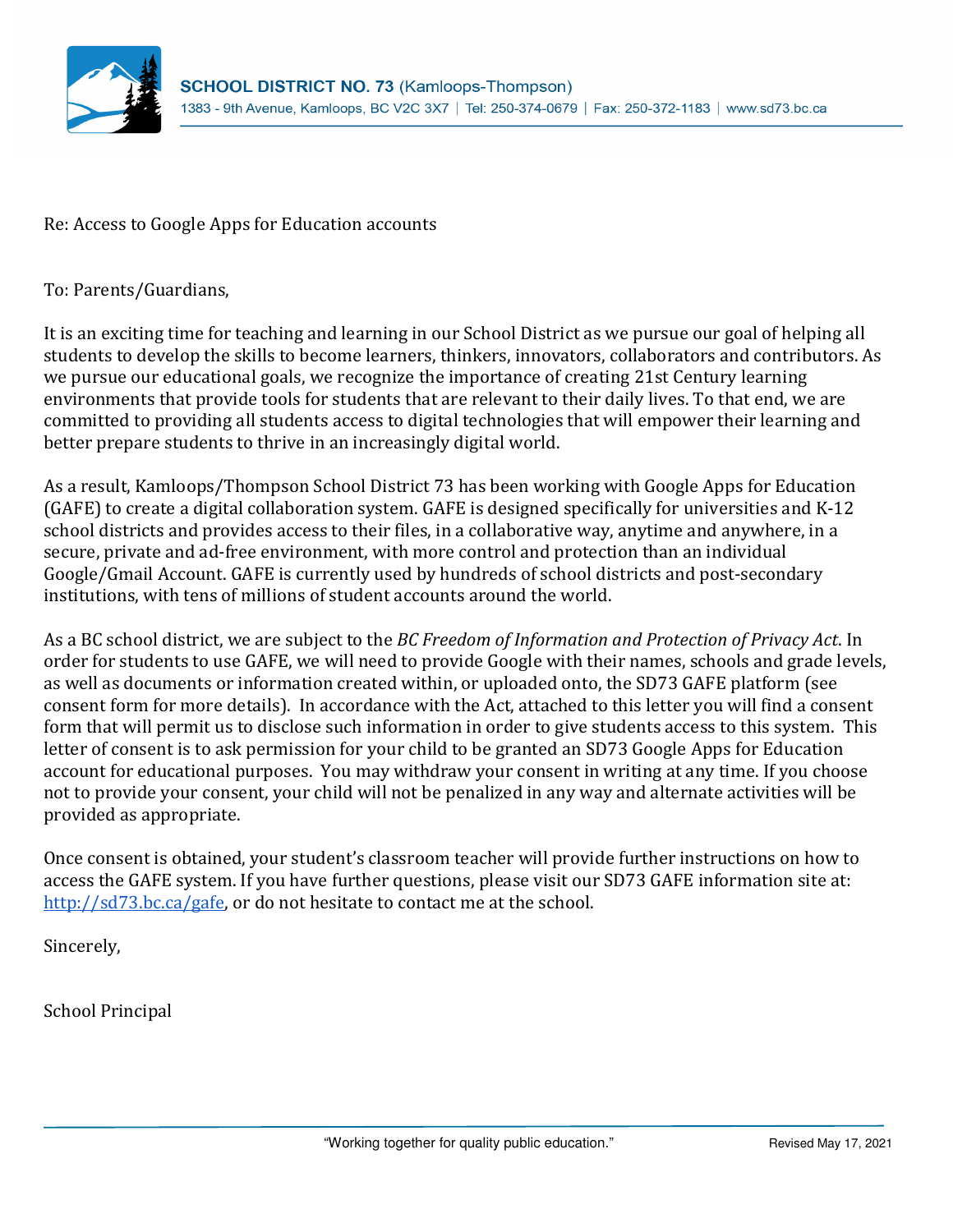

## Access to Internet-Based Resources (Web Access and Cloud Storage)

To access a School District Google Apps for Education (GAFE) account this form must be completed and returned to the school.

## Student Name: \_\_\_\_\_\_\_\_\_\_\_\_\_\_\_\_\_\_\_\_\_\_\_\_\_\_\_\_\_\_\_\_\_\_\_\_\_\_\_\_\_\_\_\_\_\_\_\_\_\_\_\_\_\_\_\_\_\_\_\_\_\_\_\_\_\_\_\_\_\_\_ (Please Print)

## School: SA-HALI SECONDARY SCHOOL

Google Apps for Education (GAFE) is an Internet-based resource that utilizes web access and cloud storage. The Kamloops/Thompson School District can provide students with a district-managed Google Apps for Education account. This allows students to use a powerful collection of online collaboration and productivity tools, as well as unlimited online file storage space to be used for educational purposes.

Detailed information on the SD73 GAFE platform, including a list of educational uses, privacy, and acceptable and unacceptable use can be accessed at http://www.sd73.bc.ca/gafe Each student will have their own secure login and password to access their account and receive instruction on how to appropriately use the GAFE platform in ways that protect their personal information.

To use a SD73 GAFE account, personal information will be collected by the School District under the authority of the Freedom of Information and Protection of Privacy Act (FIPPA). The School District is required to obtain the consent of students and their custodial parents before providing this personal information, as required by the British Columbia School Act and FIPPA 27 (d) (i) (ii). In accordance with these Acts, students and custodial parents may provide consent or decline to consent (in which case the student will not be able to use GAFE), and may provide a further written response.

Using the SD73 GAFE platform involves the storing and accessing of two types of personal information:

- 1. Students' name, grade level, and school name used in order to create the GAFE account;
- 2. Any documents or information created within or uploaded onto the SD73 GAFE platform by students. This includes, but is not limited to, projects, presentations, documents, videos, calendar entries and browser settings created by your child and/or other SD73 students (e.g., students contributing information on a shared document as they work together on a group project). Any documents or information created within or uploaded onto the SD73 GAFE platform by students may contain personal information reasonable for educational purposes (e.g. a student's name included in a writing assignment).

It is important to be aware that both types of personal information will be stored on secure Google servers located outside of Canada, and in certain circumstances, may be accessed by District IT staff or Google. https://sites.google.com/a/gedu.sd73.bc.ca/sd73gafe/privacy/who-can-access-my-information While stored outside the country, information in your child's GAFE account may be subject to the laws of foreign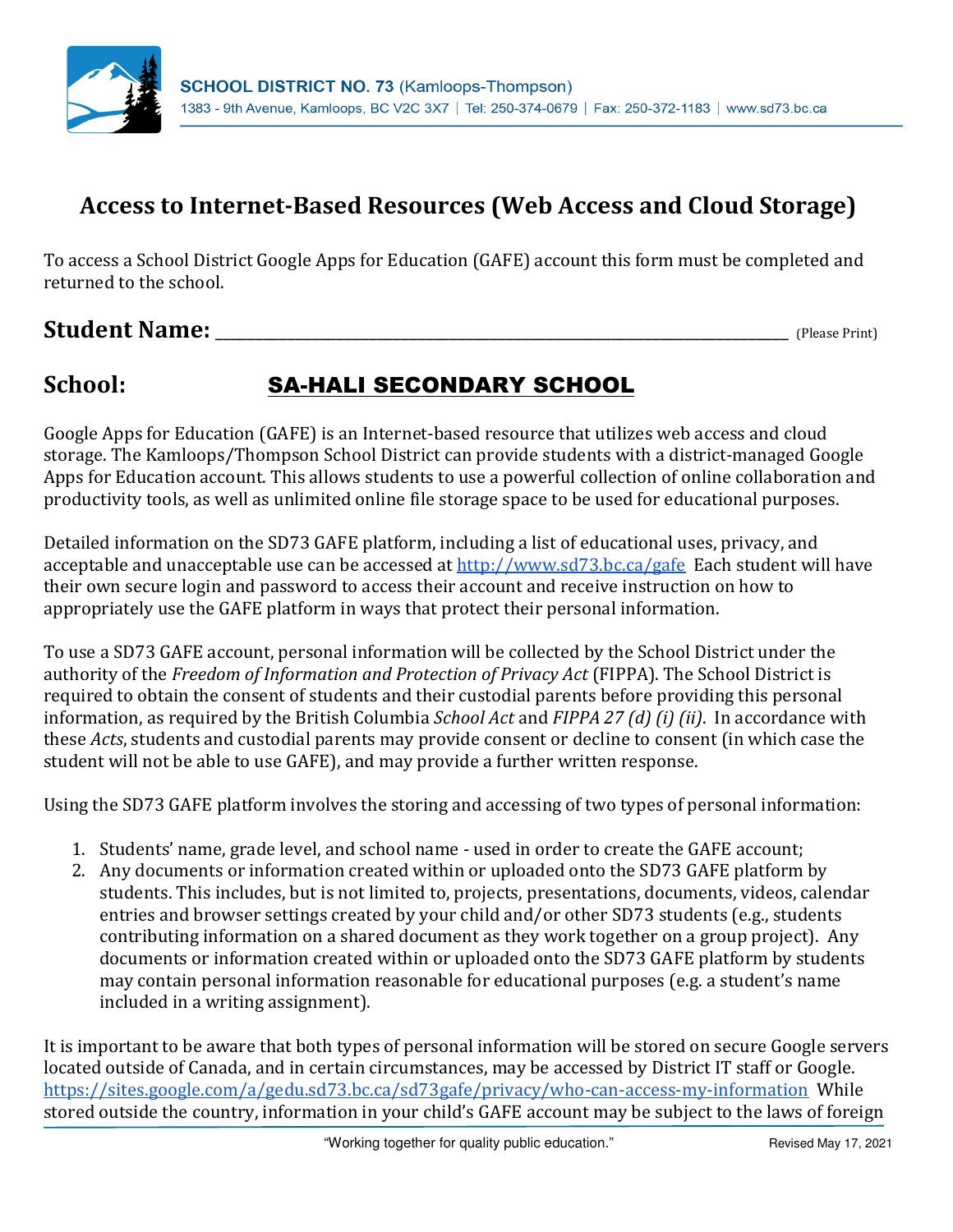

jurisdictions. Privacy legislation requires that we inform you of this and obtain your consent to this arrangement.

The use of the Google Apps for Education service is not an educational requirement for students. Should you choose not to provide your consent, your child will not be penalized in any way and alternate activities will be provided, as appropriate.

### Consent:

I understand that my (if student is signing) information or my child's (if parent is signing) information will be used for Google Apps for Education. This includes information collected by School District #73 for the purposes of creation/use of individual GAFE accounts. SD73 may also collect personal information about students that is potentially shared by other students related to the use of GAFE (ie: group projects, videos, shared calendar events, etc.).

For questions regarding the collection of personal information for use in SD73 GAFE accounts, please contact Shayne Olsen, Associate Superintendent Human Resources, 1383 9th Ave, Kamloops, BC, 250-374- 0679.

I hereby acknowledge that my child and I have read and understood the School District's Policy on the Use of Google Apps for Education. https://sites.google.com/a/gedu.sd73.bc.ca/sd73gafe/privacy/acceptableuse-guidelines

This consent will be considered valid from the date at which it is signed until 12 months after the point the student named below is no longer a student within the School District, unless at any subsequent time the consent is revoked with written notice delivered to the School District.

| <b>Student Signature</b> | Jate <sup>.</sup> |  |
|--------------------------|-------------------|--|
|--------------------------|-------------------|--|

Parent/Guardian Signature:\_\_\_\_\_\_\_\_\_\_\_\_\_\_\_\_\_\_\_\_\_\_\_\_\_ Date: \_\_\_\_\_\_\_\_\_\_\_\_\_\_\_\_\_\_\_\_\_\_\_\_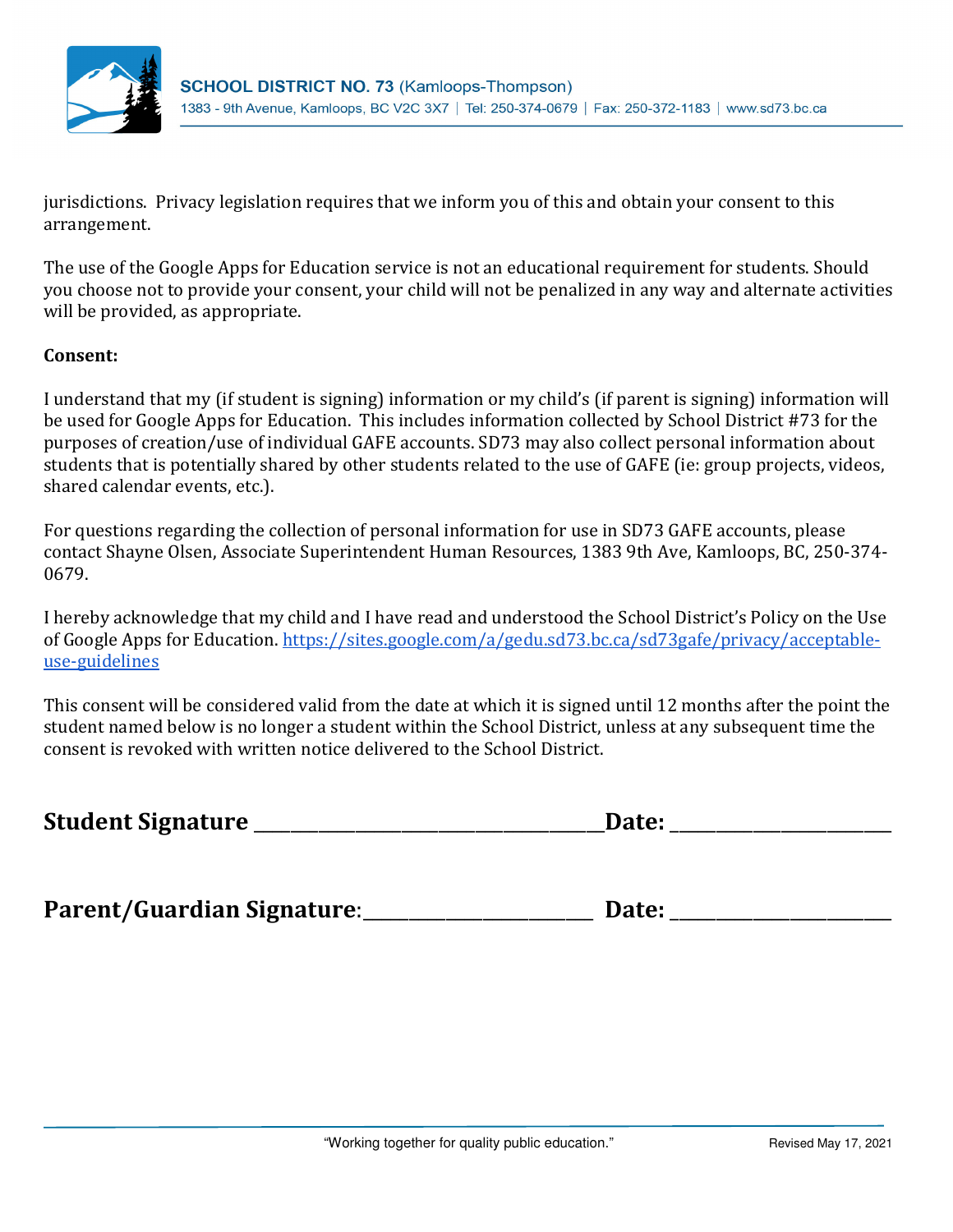

## **SCHOOL DISTRICT NO. 73 (KAMLOOPS/THOMPSON) Personal Information Consent SECONDARY SCHOOLS**

**For School Year:**  2022-2023

*For parents\* and high school students: Please complete, sign, and return to your school.*

| <b>Student's Name: (Last)</b> | (First) |
|-------------------------------|---------|
| (please print)                |         |
|                               |         |
| School:                       |         |

Collection, use, and sharing of student personal information

Schools and Districts are authorized to collect, use, and share student personal information that is directly related to and necessary for their educational functions. For other school or education-related purposes, parental or student consent is required.

The Board of Education of School District No. 73 (Kamloops/Thompson) is seeking your consent to collect, keep, use and share photographs, videos, images, and/or names of students in a variety of publications and on the school or District's website(s) for education related purposes, such as recognizing and encouraging student achievement, building the school community, and informing others about school and District programs and activities.

For example, student names, and/or images may be used or shared in

- school and District communications, such as newsletters, brochures, and reports in limited or public circulation;
- school and District websites, social media sites (e.g. Facebook), and online video (e.g. YouTube), with limited or public access;
- videos, CDs, and DVDs designed for educational use only.

### **Please check A OR B (not both)**

**A.** \_\_\_\_\_ **I GIVE MY CONSENT** for the school or District to collect, use, and share my child's name and/or image for purposes consistent with the above. I understand that images and information posted on the internet may be stored and accessed outside of Canada.

This consent may be withdrawn at any time in writing but withdrawal of consent does not require the school or District to take any steps to withdraw from publication any previously published material. Unless withdrawn, this consent is effective immediately and lasts until September 30 of the next school year.

**B.** \_\_\_\_\_ **I DO NOT CONSENT** to the use and disclosure of my child's name and/or image for the above purposes for this school year.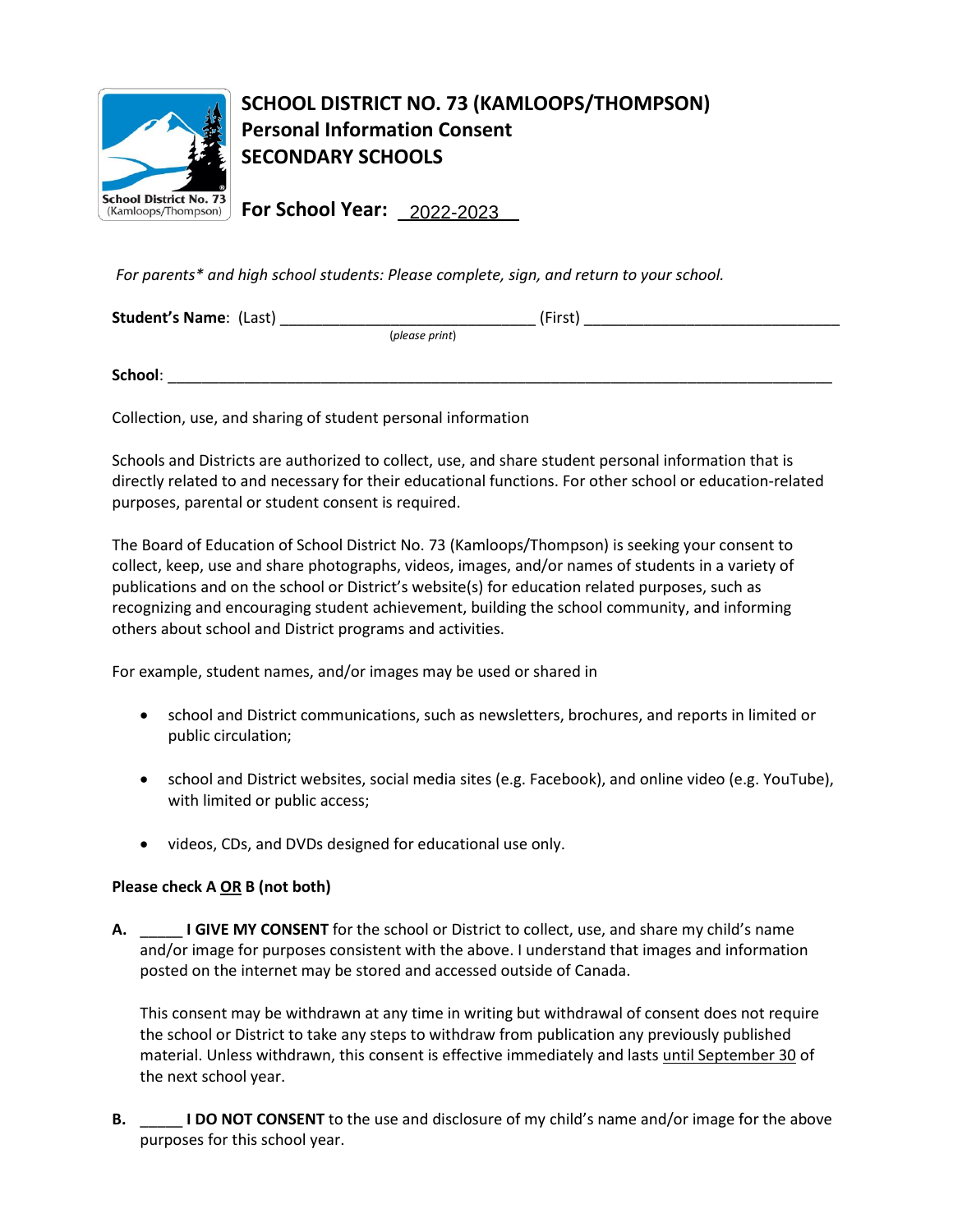| Date: ________________________ |                                                                           |  |
|--------------------------------|---------------------------------------------------------------------------|--|
|                                | (please print)                                                            |  |
|                                |                                                                           |  |
|                                | Parent/Guardian Contact Information (for contacts related to this notice) |  |
|                                |                                                                           |  |
| <b>For Students:</b>           |                                                                           |  |

I consent to the school and District collecting, keeping, using, and sharing my image and name for educational purposes such as recognizing and encouraging student achievement, building school community, and informing others about the school and District, its programs, and activities.

#### **Student Signature**: \_\_\_\_\_\_\_\_\_\_\_\_\_\_\_\_\_\_\_\_\_\_\_\_\_\_\_\_\_\_\_\_\_\_\_\_\_\_\_\_\_\_\_\_\_\_\_\_\_\_\_\_\_\_\_\_\_\_\_\_\_\_\_\_\_\_\_\_

\**For parents who have court orders describing their parental rights, this form should be signed by a parent who has the right to exercise the student's privacy protection rights.*

If you have questions about this consent or about the collection of student personal information, you may contact the school principal or the Superintendent's Office.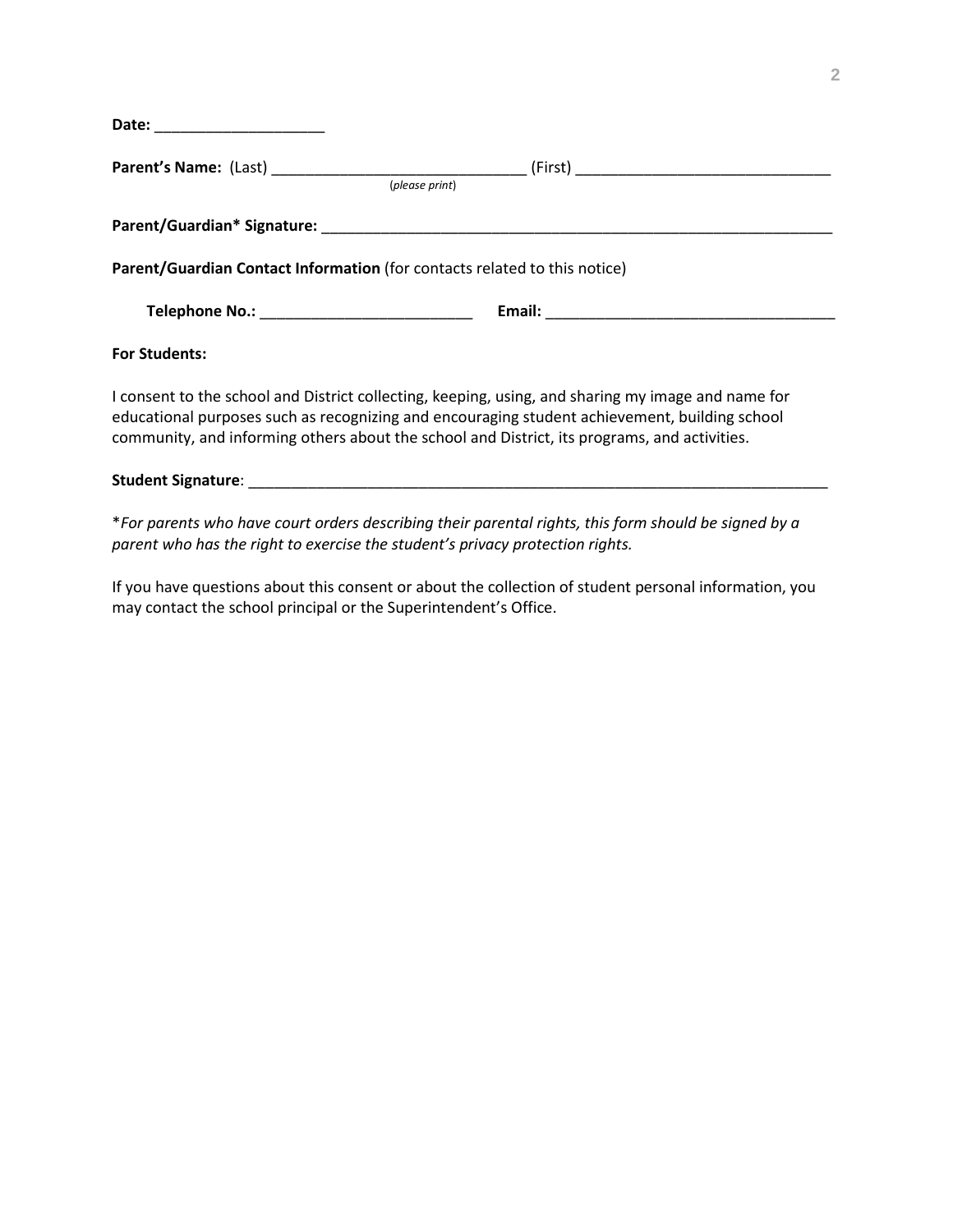

# **SCHOOL DISTRICT NO. 73**

**Notice to Parents and Students: Outside Media in Schools Secondary Schools**

**For School Year:**  2022-2023

| Student's Name: |           |            |  |  |
|-----------------|-----------|------------|--|--|
| (Please print)  | Last name | First name |  |  |
|                 |           |            |  |  |

School:

Media (including radio, television, newspapers, and other print and online media) are sometimes permitted or invited to come to the school or to school activities and allowed to take photos, video or conduct interviews with students, for the purpose of promoting public understanding of school programs, building public support for public education, and encouraging student achievement.

### **If you do not want your child to be involved in such activities, you need to:**

- Tell your child to avoid these situations;
- Inform your child's teacher of your wishes.

Please note that school and district staff cannot control news media access, photos/videos taken by the media or others in public locations (such as field trips or off school grounds) or school events open to the public (such as sports events, student performances, School Board meetings, etc.).

- $\Box$  I acknowledge the receipt of this Notice and have no objections.
- $\square$  I acknowledge the receipt of this Notice and **do not** want my child's image/name being published by outside media. I have told my child's teacher of my wishes. I request that the school district and its staff take all reasonable steps to avoid having my child's image or name collected or published by outside media when they are present in school or at school activities at the invitation of the school or school district. **I consent** to disclosure by the school district or its staff of the personal information that is necessary to give effect to this request. **I may** choose to override this Notice by giving my consent in a specific circumstance. This request applies during the current school year unless I expressly revoke it.

| Date:                                                                                                                                                                                                                           |                                                                           |                                                                                                                      |  |  |
|---------------------------------------------------------------------------------------------------------------------------------------------------------------------------------------------------------------------------------|---------------------------------------------------------------------------|----------------------------------------------------------------------------------------------------------------------|--|--|
| Parent's Name:                                                                                                                                                                                                                  |                                                                           |                                                                                                                      |  |  |
| (Please print)                                                                                                                                                                                                                  | Last name                                                                 | First name                                                                                                           |  |  |
|                                                                                                                                                                                                                                 | Parent/Guardian* Signature:                                               |                                                                                                                      |  |  |
|                                                                                                                                                                                                                                 | Parent/Guardian Contact Information (for contacts related to this notice) |                                                                                                                      |  |  |
| Telephone Number:                                                                                                                                                                                                               |                                                                           | Email:                                                                                                               |  |  |
| Student: I am aware of my parent's wishes as expressed above. I understand that I am primarily responsible for the<br>protection of my own privacy at school and at school activities and will take appropriate steps to do so. |                                                                           |                                                                                                                      |  |  |
| <b>Student Signature:</b>                                                                                                                                                                                                       |                                                                           |                                                                                                                      |  |  |
|                                                                                                                                                                                                                                 | school principal or the Superintendent's Office.                          | If you have questions about this notice or about the collection of student personal information, you may contact the |  |  |

*\*This form should be signed by the parent who has the right to exercise the student's privacy protection rights, parents who have court orders describing their parental rights.*